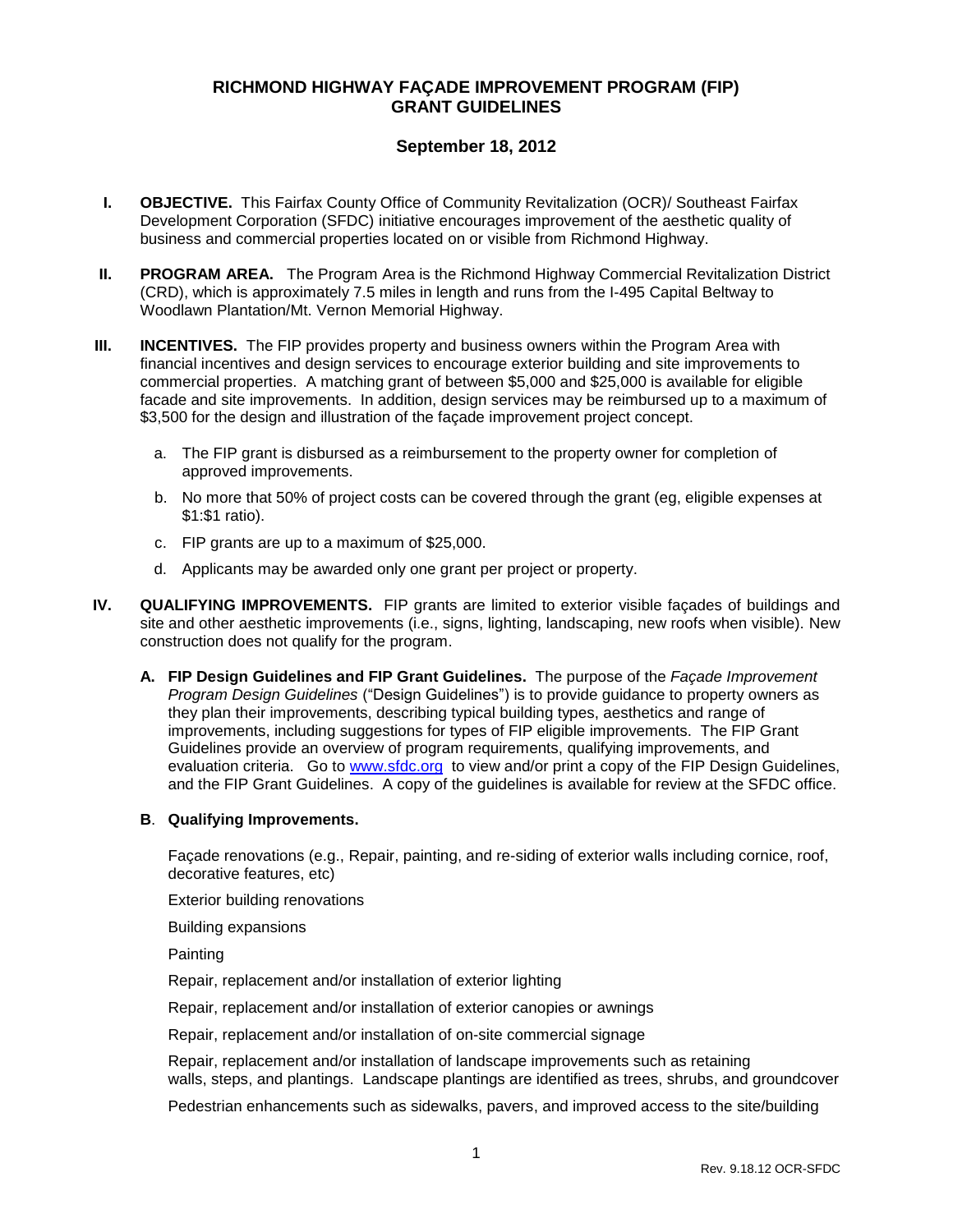Americans with Disabilities Act (ADA) improvements to the outside and entry of the building (not interior improvements)

### **C. Non-Qualifying Improvements (Not All Inclusive)**

Improvements made prior to approval of Grant Improvements that are not permanent Purchase of property Equipment General periodic maintenance Annual landscape vegetation Sweat equity Debt refinancing

- Business payroll and working capital
- **V. FIP PROJECT APPLICATION, EVALUATION AND GRANT PAYMENT PROCESS.** Each proposed FIP project is subject to review and approval by the SFDC Design Review Committee (DRC), and OCR. Participants are reimbursed up to the maximum approved FIP Grant amount upon project completion and verification of contract compliance and review of invoice-payment receipts.

### **A. FIP Project Evaluation and Grant Award Process.**

- **Step 1.** Pre-Application Meeting, Design Services and Design Services Assistance. Prior to submitting an application the applicant should contact SFDC to schedule a preapplication meeting with the SFDC DRC.
	- **A. Pre-Application Meeting.** The Pre-application meeting provides the applicant the opportunity to:
		- a. Informally present the proposed project to SFDC and OCR staff to receive comments based on the FIP *Grant Guidelines*, and *Design Guidelines.*
		- b. Discuss the proposed project scope, appropriate use of FIP grant funds, and need for design services and/or Design Services Grant.
	- **B. Design Services.** If the applicant elects to proceed, the applicant must hire an architect and/or landscape architect to develop a conceptual drawing, color scheme and signage; and, present the project concept plan to the SFDC DRC.
	- **C. Design Services Fee.** Applicants may be eligible to receive a Design Services Fee reimbursement to develop required conceptual renderings for building/site improvements and/or for building expansion.
		- Maximum design services reimbursement is \$3,500 which must be used solely for conceptual design and illustration services. Any additional design fees, to include construction plans, are not covered.
		- A signed agreement between SFDC and the project architect/landscape architect is required, prior to commencement of work, to be eligible for reimbursement.
		- Reimbursement for design services is released in two (2) payments of up to \$1,750 each. The first payment is provides reimbursement of expenses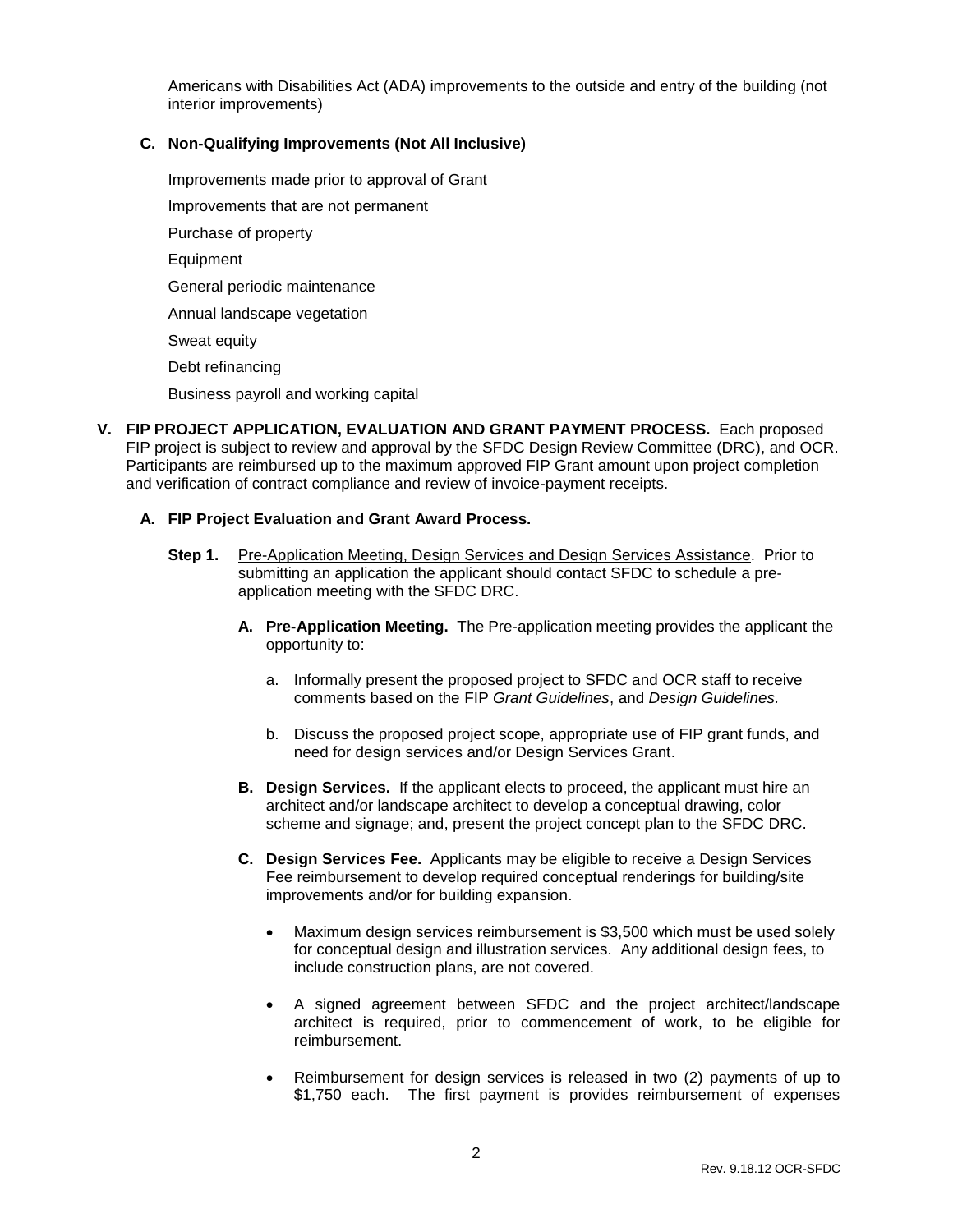attributed to the initial concept plan work, and the second payment is released upon approval of the final design by the DRC.

- **Step 2.** DRC Review. Applicant contacts SFDC to schedule DRC review.
- **Step 3.** Application Submission. The Applicant submits application with required attachments to SFDC no later than three (3) weeks prior to the DRC meeting date. Upon receipt of application with attachments, the SFDC shall notify OCR in writing of proposed project at least two (2) weeks prior to DRC meeting date.
- **Step 4.** DRC Review. Applicant and/or agent presents proposed project to the DRC (attendance required), as follows:
	- 1<sup>st</sup> Meeting. *st Meeting.* Work session - DRC reviews application with respect to FIP *Grant Guidelines,* and provides comments and/or requests revisions or additional information (if needed).
	- *2nd Meeting.* DRC reviews revisions. (Note: Revisions must appear on drawings presented to the DRC).
- **Step 5.** DRC Approval/Denial Recommendation. DRC will review and recommend approval or denial of the application to OCR based on the degree and quality of the proposed improvements, and how the improvements address the *Grant Guidelines*, and *Design Guidelines.* 
	- Applicant and OCR will be notified within seven (7) days of recommendation to approve or deny project for program participation. (**Note: Do not initiate construction until final OCR approval is received and a contract signed.**) (See *Grant Guidelines* Step 7, *Request for Grant Payment*).
	- If recommended for approval/denial, the DRC will state, in writing, the reasons for approval/denial based on FIP Grant Guidelines, and Design Guidelines.
- **Step 6.** OCR FIP Project Denial/Approval. OCR will review and approve or deny the application based on the degree and quality of the proposed improvements, and how the improvements address the FIP *Grant Guidelines*, and *Design Guidelines.*
	- A. **If Approved**.
		- a. If approved; and, prior to initiating construction of the project, the applicant must enter into a contract with OCR and provide an Internal Revenue Service (IRS) Form W-9, Request for Taxpayer Identification Number and Certification (<http://www.irs.gov/>). The contract and W-9 will be provided by OCR.
		- b. Signed contract and W-9 must be returned to OCR within ten (10) working days. Upon receipt of the original signature (duplicates cannot be accepted) contract and W-9 form, OCR will encumber the funds necessary for the FIP grant.
	- B. **If Denied.** If denied, the OCR will notify SFDC and the applicant, in writing, the reasons for denial within 7-days.
- **Step 7. Request for Grant Payment.** Participants may request reimbursement for eligible expenses upon successful completion of the approved FIP project.The approved Grant (reimbursement) will be paid after all work is completed, reviewed, and approved by SFDC and OCR for consistency with the executed FIP agreement, and review of invoice-payment receipts submitted by the participant to the OCR. The project must be completed within one-year of contract date, or as amended, in writing, by mutual agreement between OCR and participant.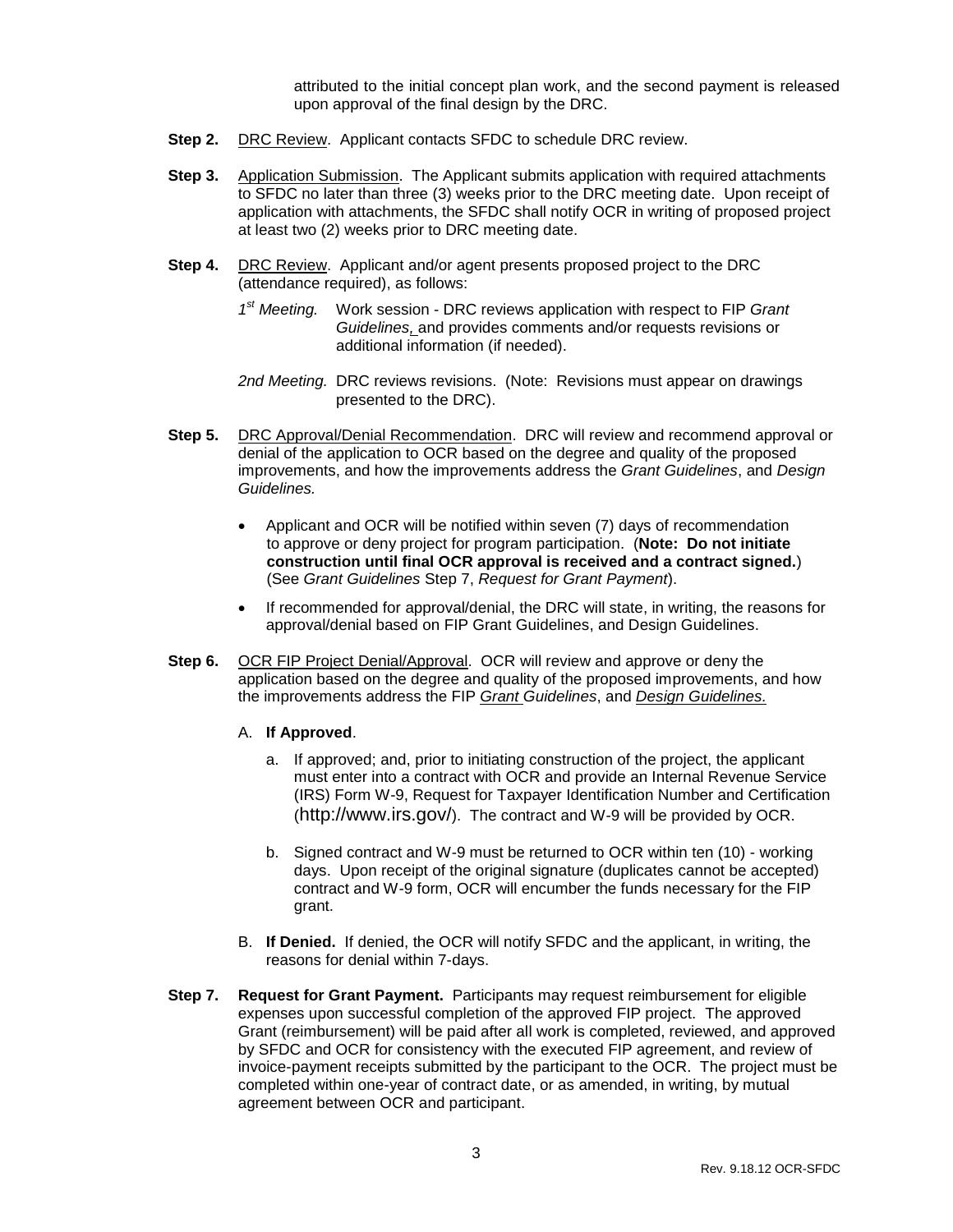Any improvements completed or initiated prior to contract ratification, and/or any changes made to the project after OCR grant approval, which have not been approved by SFDC DRC and OCR, will not be eligible for funding and may disqualify entire project for grant funding.

To request reimbursement for eligible expenses, the Participant must:

- 1. Schedule Project Inspection. Contact SFDC to coordinate project inspection with OCR to inspect project and certify completion according to approved plans.
- 2. Request Reimbursement.
	- a. Contact OCR to receive a copy of the Microsoft Excel based The *Richmond Highway Façade Improvement Program - Project Reimbursement Workbook* ("Project Reimbursement Workbook"); a hardcopy can also be provided.
	- b. Using the Project Reimbursement Workbook, enter itemized invoice and payment information to total project cost; or, until you have established receipts that equal or exceed match grant.
	- c. Attach legible invoice(s) and payment receipt(s) in order presented on Project Reimbursement Workbook.
	- d. Submit itemized invoice-payment receipts to OCR to verify eligible expenses, and accuracy.

**Step 8. Grant Payment.** SFDC will review and forward *Project Reimbursement Workbook* with itemized invoice-payment receipts to OCR. Upon review and approval, OCR will release the funds payable to the applicant (as identified on the W-9).

# **VI. APPLICATION AND REQUIRED ATTACHMENTS.**

- A. Application**.** Go to [www.sfdc.org](http://www.sfdc.org/) to view and print a copy of the *Façade Improvement Program Application*, or to request a copy of the application contact SFDC.
- B. FIP Application Requirements**.** Each application for a FIP Grant must include the following information, and be submitted to SFDC no later than three (3) weeks prior to scheduled DRC review date. The applicant must also bring a copy of the application material to the DRC review.
	- 1. Photographs clearly showing existing conditions of the building to be improved,
	- 2. Written summary of proposed work,
	- 3. Design drawings and elevations that adequately and comprehensively show the proposed project including details of cornices, window, decorative elements, signs, etc.
	- 4. If project includes pedestrian, sign, parking, landscape, and/or lighting improvements, a plan identifying location of improvements must be submitted,
	- 5. Exact samples of paint, colors and materials,
	- 6. If the applicant is not the owner, the property owner's written approval, and post improvement three-year rental agreement.
- **VIII. FEDERAL, STATE AND COUNTY PERMITS.** Approval of a FIP grant does not waive the need to comply with any Federal, State and County regulations and requirements. The Applicant is responsible for obtaining all necessary zoning, permit and other approvals.